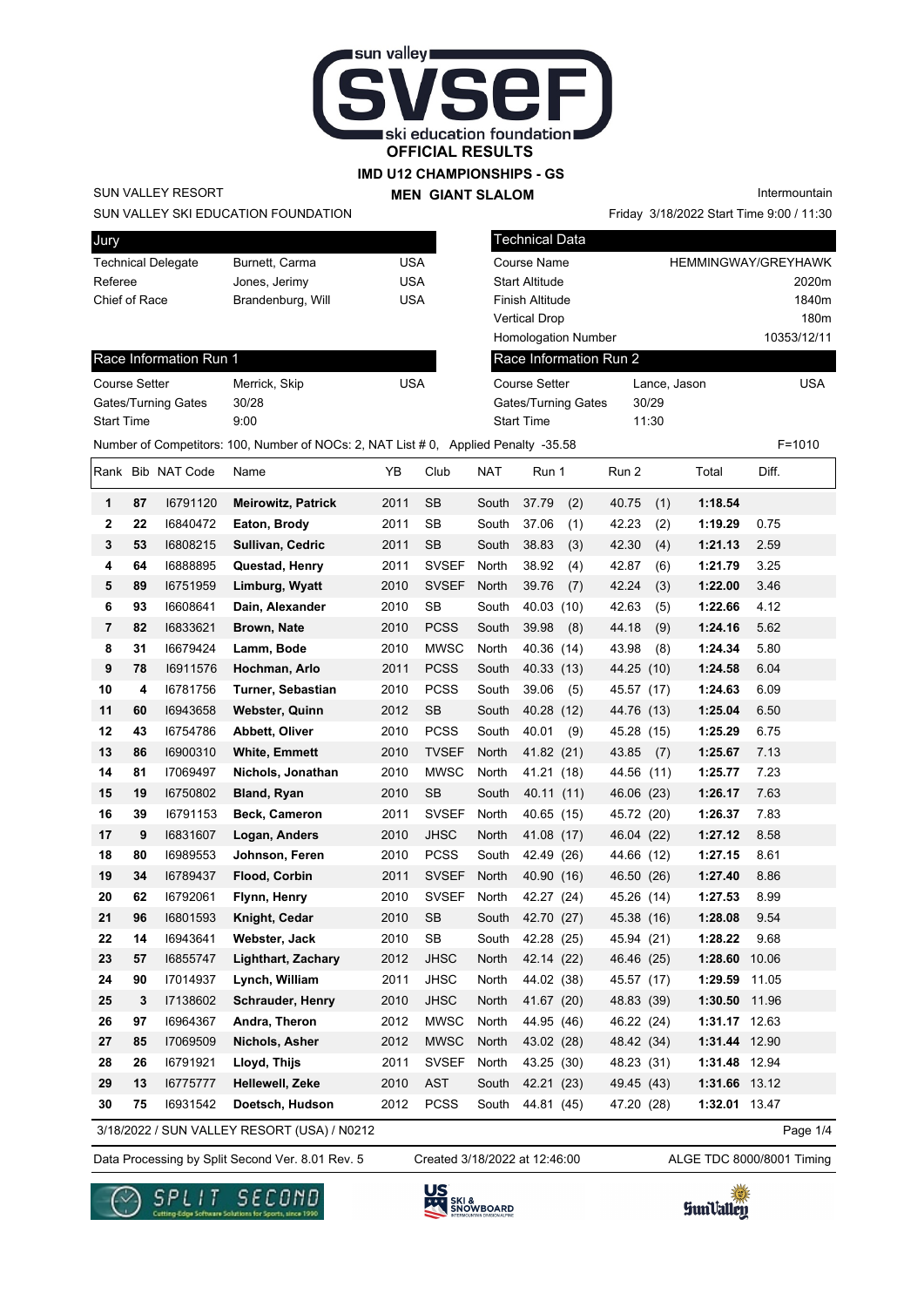SUN VALLEY SKI EDUCATION FOUNDATION SUN VALLEY RESORT

# **IMD U12 CHAMPIONSHIPS - GS MEN GIANT SLALOM OFFICIAL RESULTS**

Intermountain

Friday 3/18/2022 Start Time 9:00 / 11:30

|    |     | Rank Bib NAT Code | Name                     | YB   | Club         | NAT   | Run 1      | Run 2      | Total         | Diff. |
|----|-----|-------------------|--------------------------|------|--------------|-------|------------|------------|---------------|-------|
| 31 | 12  | 17046672          | Zorkendorfer, Benedict   | 2012 | <b>JHSC</b>  | North | 43.17 (29) | 48.94 (40) | 1:32.11 13.57 |       |
| 32 | 59  | 17047521          | Peightal, Angus          | 2012 | JHSC         | North | 43.91 (37) | 48.48 (35) | 1:32.39 13.85 |       |
| 33 | 35  | 16947782          | Grant, Alex              | 2013 | <b>SVSEF</b> | North | 44.41 (41) | 48.07 (30) | 1:32.48 13.94 |       |
| 34 | 76  | 16786813          | Traub, Matthew           | 2010 | <b>PCSS</b>  | South | 43.83 (35) | 48.79 (37) | 1:32.62 14.08 |       |
| 35 | 7   | 16788702          | Sattelmeier, Hugo        | 2010 | <b>PCSS</b>  | South | 43.90 (36) | 48.79 (37) | 1:32.69 14.15 |       |
| 36 | 56  | 16863275          | <b>McReynolds, Cody</b>  | 2010 | <b>SB</b>    | South | 44.37 (40) | 48.35 (32) | 1:32.72 14.18 |       |
| 37 | 28  | 16739998          | Young, Miles             | 2011 | <b>SB</b>    | South | 43.28 (31) | 49.75 (46) | 1:33.03 14.49 |       |
| 38 | 17  | 16870898          | Turco, Ansel             | 2011 | <b>PCSS</b>  | South | 43.70 (34) | 49.51 (44) | 1:33.21 14.67 |       |
| 39 | 40  | 16863163          | Gowski, Jack             | 2011 | <b>SB</b>    | South | 43.65 (33) | 49.84 (47) | 1:33.49 14.95 |       |
| 40 | 84  | 16904291          | Gellner, Nicolas         | 2010 | <b>PCSS</b>  | South | 45.46 (52) | 48.35 (32) | 1:33.81 15.27 |       |
| 41 | 52  | 16788783          | Inman, Thomas            | 2010 | <b>PCSS</b>  | South | 45.30 (49) | 48.77 (36) | 1:34.07 15.53 |       |
| 42 | 1   | 16790076          | Miller, Oliver           | 2011 | <b>PCSS</b>  | South | 44.78 (43) | 49.57 (45) | 1:34.35 15.81 |       |
| 43 | 20  | 17009714          | Beckmann, Henry          | 2010 | <b>BBSEF</b> | North | 43.38 (32) | 52.04 (72) | 1:35.42 16.88 |       |
| 44 | 32  | 16950843          | Lamb, Coen               | 2011 | <b>SVSEF</b> | North | 44.63 (42) | 50.82 (55) | 1:35.45 16.91 |       |
| 45 | 6   | 16807011          | <b>Schlegel, Matthew</b> | 2010 | <b>SB</b>    | South | 44.34 (39) | 51.36 (61) | 1:35.70 17.16 |       |
| 46 | 29  | 16918394          | Sherman, Xavier          | 2011 | <b>PCSS</b>  | South | 45.30 (49) | 50.52 (54) | 1:35.82 17.28 |       |
| 47 | 74  | 16959314          | Lynch, Toben             | 2012 | <b>PCSS</b>  | South | 45.86 (55) | 50.13 (50) | 1:35.99 17.45 |       |
| 48 | 5   | 16840944          | <b>Wilkinson, Chase</b>  | 2011 | <b>PCSS</b>  | South | 44.80 (44) | 51.22 (58) | 1:36.02 17.48 |       |
| 49 | 24  | 16967140          | Swanwick, Gage           | 2012 | <b>SB</b>    | South | 45.06 (47) | 51.62 (66) | 1:36.68 18.14 |       |
| 50 | 70  | 16617360          | Kath, Andrew             | 2010 | SB           | South | 46.88 (65) | 50.06 (49) | 1:36.94 18.40 |       |
| 51 | 48  | 16813864          | Snyder, Jake             | 2010 | <b>PCSS</b>  | South | 46.73 (63) | 50.35(51)  | 1:37.08 18.54 |       |
| 52 | 49  | 17035781          | Lawrence, Tristan        | 2010 | <b>PCSS</b>  | South | 45.59 (53) | 51.98 (69) | 1:37.57 19.03 |       |
|    | 21  | 16839683          | Ploof, Bowen             | 2011 | <b>PCSS</b>  | South | 46.09 (57) | 51.48 (63) | 1:37.57 19.03 |       |
| 54 | 33  | 16949007          | Cheung, Isaac            | 2010 | <b>SB</b>    | South | 46.28 (59) | 51.49 (64) | 1:37.77 19.23 |       |
| 55 | 58  | 16947573          | <b>McNally, Liam</b>     | 2010 | <b>PCSS</b>  | South | 46.85 (64) | 51.02 (57) | 1:37.87 19.33 |       |
| 56 | 16  | I7134355          | Demkowicz, Aiden         | 2011 | <b>PCSS</b>  | South | 45.90 (56) | 51.99 (70) | 1:37.89 19.35 |       |
| 57 | 38  | 16906455          | Heinz, Jack              | 2010 | <b>SVSEF</b> | North | 45.62 (54) | 52.31 (73) | 1:37.93 19.39 |       |
| 58 | 27  | 17127431          | Andrasko, G. William     | 2013 | <b>SBN</b>   | South | 46.38 (61) | 51.58 (65) | 1:37.96 19.42 |       |
| 59 | 68  | 16786167          | Mcgrew, Jaxon            | 2011 | <b>SVSEF</b> | North | 46.44 (62) | 51.90 (67) | 1:38.34 19.80 |       |
| 60 | 100 | 16789070          | O'Donnell, Axel          | 2010 | <b>SVSEF</b> | North | 47.96 (70) | 50.41 (52) | 1:38.37 19.83 |       |
| 61 | 83  | 17046093          | Van Gelder, William      | 2012 | <b>JHSC</b>  | North | 48.09 (71) | 50.42 (53) | 1:38.51 19.97 |       |
| 62 | 69  | 17041567          | Crockett, Cruz           | 2012 | TMSET North  |       | 47.18 (66) | 51.37 (62) | 1:38.55 20.01 |       |
| 63 | 30  | 16920759          | Gardner, Rowan           | 2010 | TVSEF        | North | 46.27 (58) | 52.55 (77) | 1:38.82 20.28 |       |
| 64 | 98  | 16792239          | Bledsoe, Jackson         | 2011 | <b>PCSS</b>  | South | 47.51 (67) | 51.34 (60) | 1:38.85 20.31 |       |
| 65 | 91  | 16868612          | Abbott, Reagan           | 2012 | <b>PCSS</b>  | South | 48.11 (72) | 50.87 (56) | 1:38.98 20.44 |       |
| 66 | 92  | 16892497          | Lynch, Cole              | 2010 | <b>PCSS</b>  | South | 48.32 (74) | 51.99 (70) | 1:40.31 21.77 |       |
| 67 | 25  | 17071030          | Tennyson, Kai            | 2012 | <b>TMSET</b> | North | 47.92 (68) | 52.44 (74) | 1:40.36 21.82 |       |
| 68 | 41  | 16999889          | Chircop, Reese           | 2011 | <b>TVSEF</b> | North | 47.94 (69) | 52.46 (75) | 1:40.40 21.86 |       |
| 69 | 50  | 16998993          | Francis, Myles           | 2012 | <b>TVSEF</b> | North | 48.60 (76) | 51.93 (68) | 1:40.53 21.99 |       |
| 70 | 23  | 16863986          | Flack, Jax               | 2011 | <b>PCSS</b>  | South | 46.36 (60) | 54.38 (83) | 1:40.74 22.20 |       |
| 71 | 66  | 17061629          | <b>Bartich, Miles</b>    | 2011 | <b>BBSEF</b> | North | 48.35 (75) | 52.60 (78) | 1:40.95 22.41 |       |
| 72 | 61  | 16904395          | West, Cardiff            | 2010 | <b>PCSS</b>  | South | 48.88 (78) | 53.51 (79) | 1:42.39 23.85 |       |
| 73 | 99  | 17062365          | Hall, Samuel             | 2011 | <b>BBSEF</b> | North | 50.51 (82) | 52.51 (76) | 1:43.02 24.48 |       |
| 74 | 8   | 16864631          | Mintz, Cash              | 2011 | <b>SVSEF</b> | North | 50.26 (80) | 54.18 (81) | 1:44.44 25.90 |       |
| 75 | 54  | 17134459          | lannaccone, Griffin      | 2012 | <b>BBSEF</b> | North | 51.15 (85) | 53.74 (80) | 1:44.89 26.35 |       |

3/18/2022 / SUN VALLEY RESORT (USA) / N0212

Data Processing by Split Second Ver. 8.01 Rev. 5 Created 3/18/2022 at 12:46:00 ALGE TDC 8000/8001 Timing

Created 3/18/2022 at 12:46:00

Page 2/4





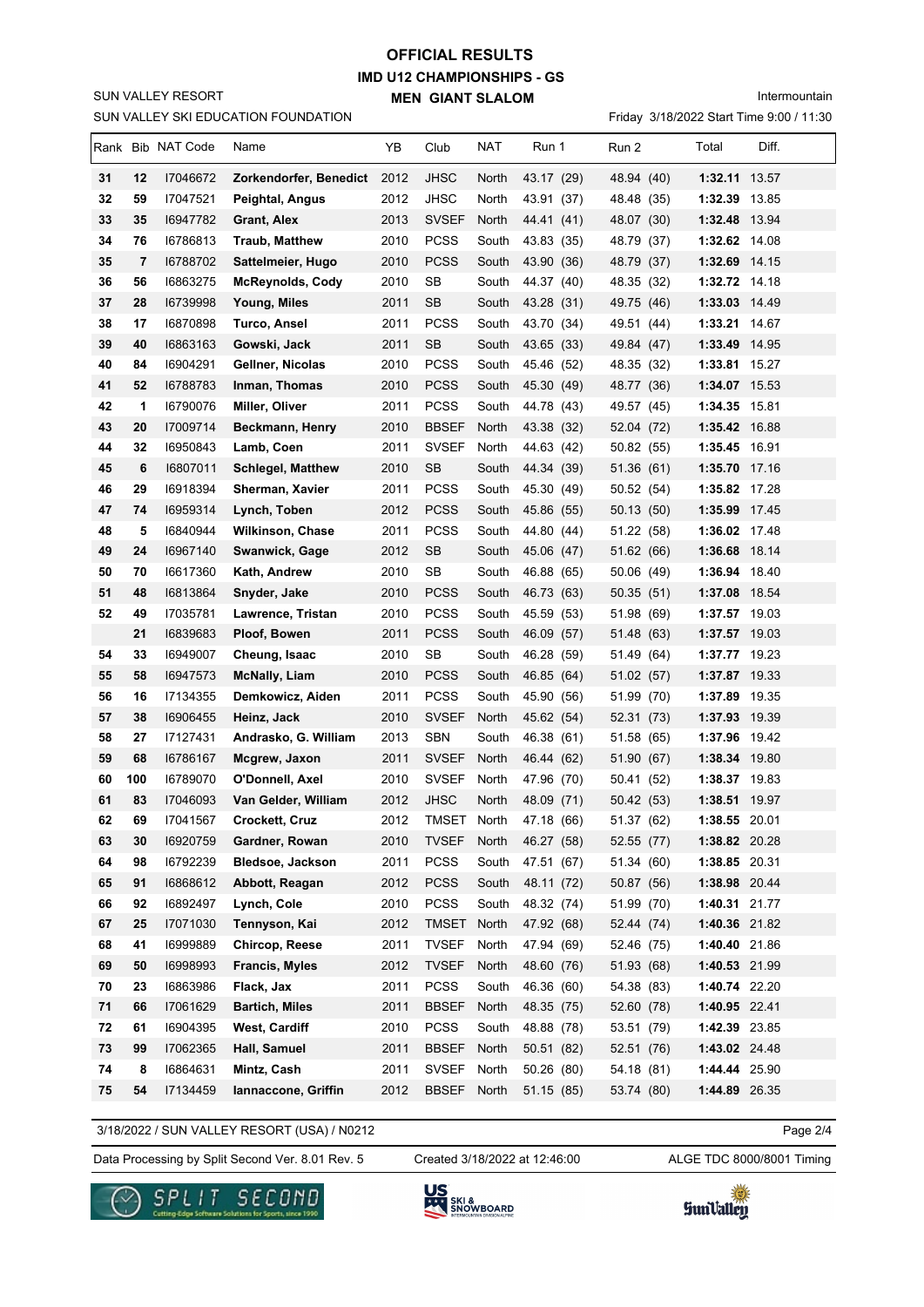## **IMD U12 CHAMPIONSHIPS - GS MEN GIANT SLALOM OFFICIAL RESULTS**

Intermountain

Friday 3/18/2022 Start Time 9:00 / 11:30

| Rank |              | <b>Bib NAT Code</b> | Name                   | YΒ   | Club         | <b>NAT</b> | Run 1      | Run 2      | Total         | Diff. |
|------|--------------|---------------------|------------------------|------|--------------|------------|------------|------------|---------------|-------|
| 76   | 18           | 17035434            | Patridge, Skyelar      | 2013 | <b>JHSC</b>  | North      | 48.67 (77) | 56.34 (88) | 1:45.01 26.47 |       |
| 77   | 15           | 16853366            | <b>Williams, Asher</b> | 2011 | <b>RM</b>    | South      | 49.45 (79) | 55.91 (87) | 1:45.36 26.82 |       |
| 78   | 71           | 16980700            | Hanlon, William        | 2011 | <b>RM</b>    | South      | 50.31 (81) | 55.21 (86) | 1:45.52 26.98 |       |
| 79   | 55           | 17144783            | <b>Wolff, Alex</b>     | 2011 | <b>BBSEF</b> | North      | 51.26 (86) | 54.29 (82) | 1:45.55 27.01 |       |
| 80   | 94           | 17097130            | Lynch, Samuel          | 2013 | <b>JHSC</b>  | North      | 50.87 (83) | 54.97 (85) | 1:45.84 27.30 |       |
| 81   | 11           | 17046575            | Lindell, Remy          | 2012 | <b>JHSC</b>  | North      | 48.14 (73) | 58.50 (90) | 1:46.64 28.10 |       |
| 82   | 72           | 17148020            | Smith, Liam            | 2010 | <b>BBSEF</b> | North      | 50.97 (84) | 56.77 (89) | 1:47.74 29.20 |       |
| 83   | 51           | 17024851            | Allan, Boedi           | 2012 | <b>SBN</b>   | South      | 54.20 (91) | 54.47 (84) | 1:48.67 30.13 |       |
| 84   | $\mathbf{2}$ | 17034883            | Fleck, R. Felix        | 2013 | <b>JHSC</b>  | North      | 52.26 (88) | 59.03 (92) | 1:51.29 32.75 |       |
| 85   | 46           | 16678817            | Schlatter, Jake        | 2010 | <b>SVSEF</b> | North      | 52.55 (89) | 58.89 (91) | 1:51.44 32.90 |       |
| 86   | 10           | 16918473            | Wade, Robert           | 2010 | <b>JHSC</b>  | North      | 53.81 (90) | 59.22 (93) | 1:53.03 34.49 |       |

### **NOT PERMITTED TO START 1st RUN**

SUN VALLEY SKI EDUCATION FOUNDATION

SUN VALLEY RESORT

## **DID NOT START 1st RUN: 2 competitors**

| 88 | 16758316 | <b>Stevenson, Briggs</b>              | 2010 | <b>SVSEF</b> | North |            |
|----|----------|---------------------------------------|------|--------------|-------|------------|
| 63 | 17061130 | <b>Cuttlers, Samuel</b>               | 2010 | <b>BBSEF</b> | North |            |
|    |          |                                       |      |              |       |            |
|    |          | DID NOT FINISH 1st RUN: 7 competitors |      |              |       |            |
| 79 | 16925603 | Youngtok, William                     | 2010 | SB.          | South | 47.81 (29) |
| 77 | 16989571 | Johnson, Andrew                       | 2012 | <b>PCSS</b>  | South | 46.72 (27) |
| 73 | 16865020 | <b>Carnett, Zachary</b>               | 2010 | <b>SBN</b>   | South | 49.07 (41) |
| 65 | 17021434 | Spengler, Charlie                     | 2012 | <b>BBSEF</b> | North | 50.04 (48) |
| 47 | 16861575 | Kunigenas, Vonn                       | 2011 | <b>SB</b>    | South | 45.61 (19) |
| 44 | 17058136 | Gootnick, Asher                       | 2012 | <b>TVSEF</b> | North | 51.30 (59) |
| 36 | 17020967 | Oakey, Bennett                        | 2012 | <b>BBSEF</b> | North | 49.15 (42) |

### **DISQUALIFIED 1st RUN**

### **NOT PERMITTED TO START 2nd RUN**

### **DID NOT START 2nd RUN**

|    |          | DID NOT FINISH 2nd RUN: 4 competitors |      |              |       |              |            |      |    |
|----|----------|---------------------------------------|------|--------------|-------|--------------|------------|------|----|
| 95 | 17148037 | Smith, Finn                           | 2013 | BBSEF North  |       | 51.47 (87)   | <b>DNF</b> |      |    |
| 67 | 16790383 | O'Toole, Declan                       | 2010 | SVSEF        | North | 41.34 (19)   | <b>DNF</b> |      |    |
| 45 | 17029087 | Tyler, Zane                           | 2012 | <b>PCSS</b>  | South | 45.33 (51)   | <b>DNF</b> |      |    |
| 42 | 16792652 | Sammis, Kai                           | 2010 | <b>SVSEF</b> | North | 39.31<br>(6) | <b>DNF</b> |      |    |
|    |          |                                       |      |              |       |              |            |      |    |
|    |          | DISQUALIFIED 2nd RUN: 1 competitor    |      |              |       |              |            |      |    |
| 37 | 16887040 | Robins, Sam                           | 2012 | SVSEF        | North | 45.14 (48)   | <b>DSQ</b> | Gate | -9 |

|                           | ---                                                                               |
|---------------------------|-----------------------------------------------------------------------------------|
| ALGE TDC 8000/8001 Timing | Data Processing by Split Second Ver. 8.01 Rev. 5<br>Created 3/18/2022 at 12:46:00 |
| Page 3/4                  | 3/18/2022 / SUN VALLEY RESORT (USA) / N0212                                       |
|                           |                                                                                   |